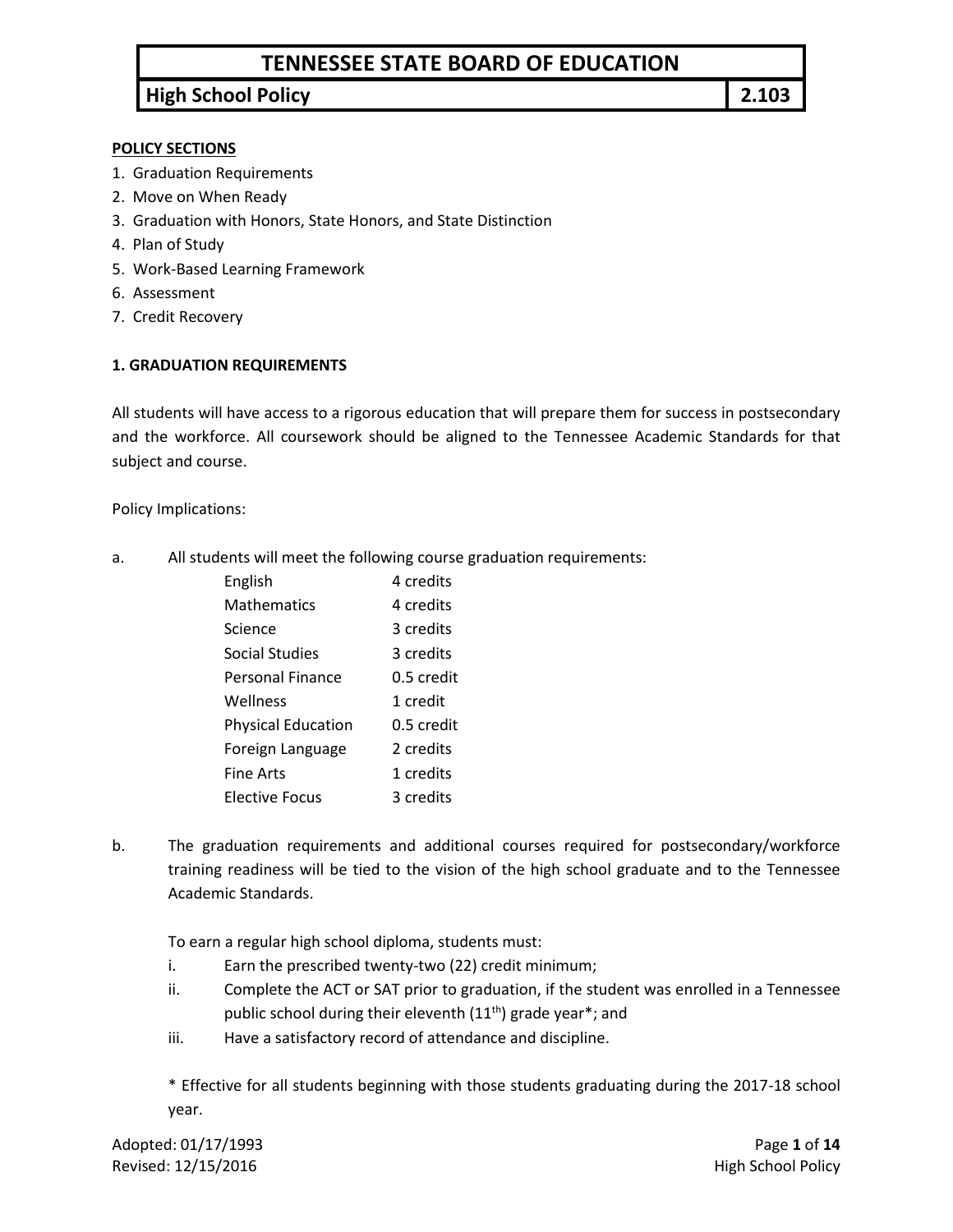Schools will minimize tracking of students by ability, eliminate central classes taught below the college preparation level, and provide all students a challenging course of study.

c. Students with disabilities will be included in regular classes to the maximum extent possible and with appropriate support and accommodations. To earn a regular high school diploma, students with disabilities must earn the prescribed twenty-two (22)-credit minimum. Students who fail to earn a yearly grade of seventy percent (70%) in a course that has an End of Course examination and whose disability adversely affects performance in that test will be allowed, through an approved process, to add to their End of Course examination scores by demonstrating the state identified knowledge and skills contained within that course through an alternative performancebased assessment. The necessity for an alternative performance-based assessment must be determined through the student's individualized education program (IEP). The alternative performance-based assessment will be evaluated using a state-approved rubric.

A special education diploma may be awarded at the end of their fourth  $(4<sup>th</sup>)$  year of high school to students with disabilities who have (1) not met the requirements for a regular high school diploma, (2) received special education services or supports and made satisfactory progress on an individualized education program (IEP), and (3) have satisfactory records of attendance and conduct. Students who obtain the special education diploma may continue to work toward a regular high school diploma through the end of the school year in which they turn twenty-two (22) years old.

- d. An occupational diploma may be awarded to students with disabilities at the end of their fourth  $(4<sup>th</sup>)$  year of high school who have (1) not met the requirements for a regular high school diploma, (2)received special education services or supports and made satisfactory progress on an IEP, (3) have satisfactory records of attendance and conduct, (4) have completed the occupational diploma Skills, Knowledge, and Experience Mastery Assessment (SKEMA) created by the Tennessee Department of Education, and (5) have completed two (2) years of paid or non-paid work experience. The determination that an occupational diploma is the goal for a student with a disability will be made at the conclusion of the student's tenth  $(10<sup>th</sup>)$  grade year or two  $(2)$ academic years prior to the expected graduation date. Students who obtain the occupational diploma may continue to work toward a regular high school diploma through the end of the school year in which they turn twenty-two (22) years old.
- e. Students must complete four (4) credits of English, including English I, English II, English III, and English IV.
- f. Students must complete four (4) credits of mathematics including Algebra I and II, Geometry or the equivalent Integrated Math I, II, and III, and another mathematics course beyond Algebra I or Integrated Math I. Students must be enrolled in a mathematics course each school year. Students who complete any of the required math credits prior to the ninth (9<sup>th</sup>) grade may receive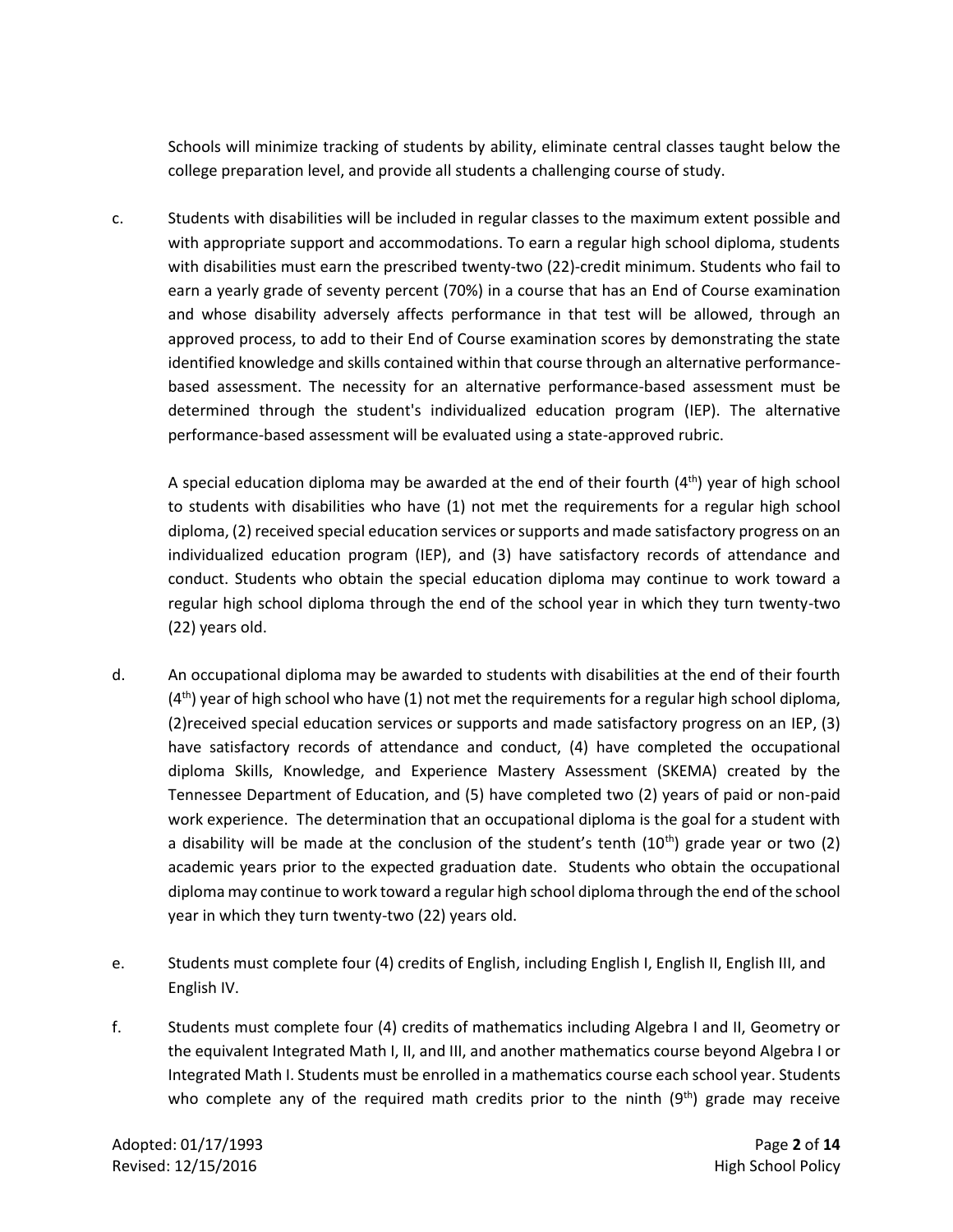graduation credit for that coursework; however, those students are still required to enroll in a mathematics course during each high school year.

The Bridge Math course is recommended for students who have not scored 19 or higher on the ACT mathematics subtest or a 460 on the SAT mathematics subtest by the beginning of the senior year. Other factors like career interest, study habits, etc. can be used to determine twelfth  $(12^{\text{th}})$ grade placement.

Students with a qualifying disability who have deficits in mathematics as documented in the IEP shall be required to achieve at least Algebra I and Geometry (or the equivalent Integrated Math I and Integrated Math II). The required number of credits in mathematics will be achieved through strategies such as, but not limited to, increased time, appropriate methodologies, and accommodations as determined by the IEP team.

- g. Students must complete three (3) credits of Science. Students must complete Biology, Chemistry or Physics, and a third  $(3<sup>rd</sup>)$  lab science. Students with a qualifying disability as documented in the IEP shall be required to achieve at least Biology I and two (2) other lab science credits. The required number of credits in science will be achieved through strategies such as, but not limited to, increased time, appropriate methodologies, and accommodations as determined by the IEP team.
- h. Students must complete three (3) credits of Social Studies. The content of the social studies courses will be consistent with Tennessee Academic Standards and with admissions requirements of Tennessee public institutions of higher education. Required courses include United States History and Geography, World History and Geography, Economics, and United States Government and Civics.
- i. Students must complete one-half  $\langle \frac{1}{2} \rangle$  credit in Personal Finance. Three years of JROTC may be substituted for one-half (½) credit of Personal Finance if the JROTC instructor attends the Personal Finance training.
- j. Students must complete one (1) credit in wellness. The wellness courses will integrate concepts from health, physical fitness, and wellness and may be taught by a team of teachers from one (1) or more teaching areas, including health, physical education, family and nutrition sciences, and health sciences education. Participation in marching band and interscholastic athletics may not be substituted for this aspect of the graduation requirements. Credit earned in two (2) years of JROTC may be substituted provided the local system has complied with requirements of the State Board of Education.

Credit for basic training may be substituted, upon the choice of the student, for the required credit in lifetime wellness and credit in one (1) elective course or for credit in two (2) elective courses.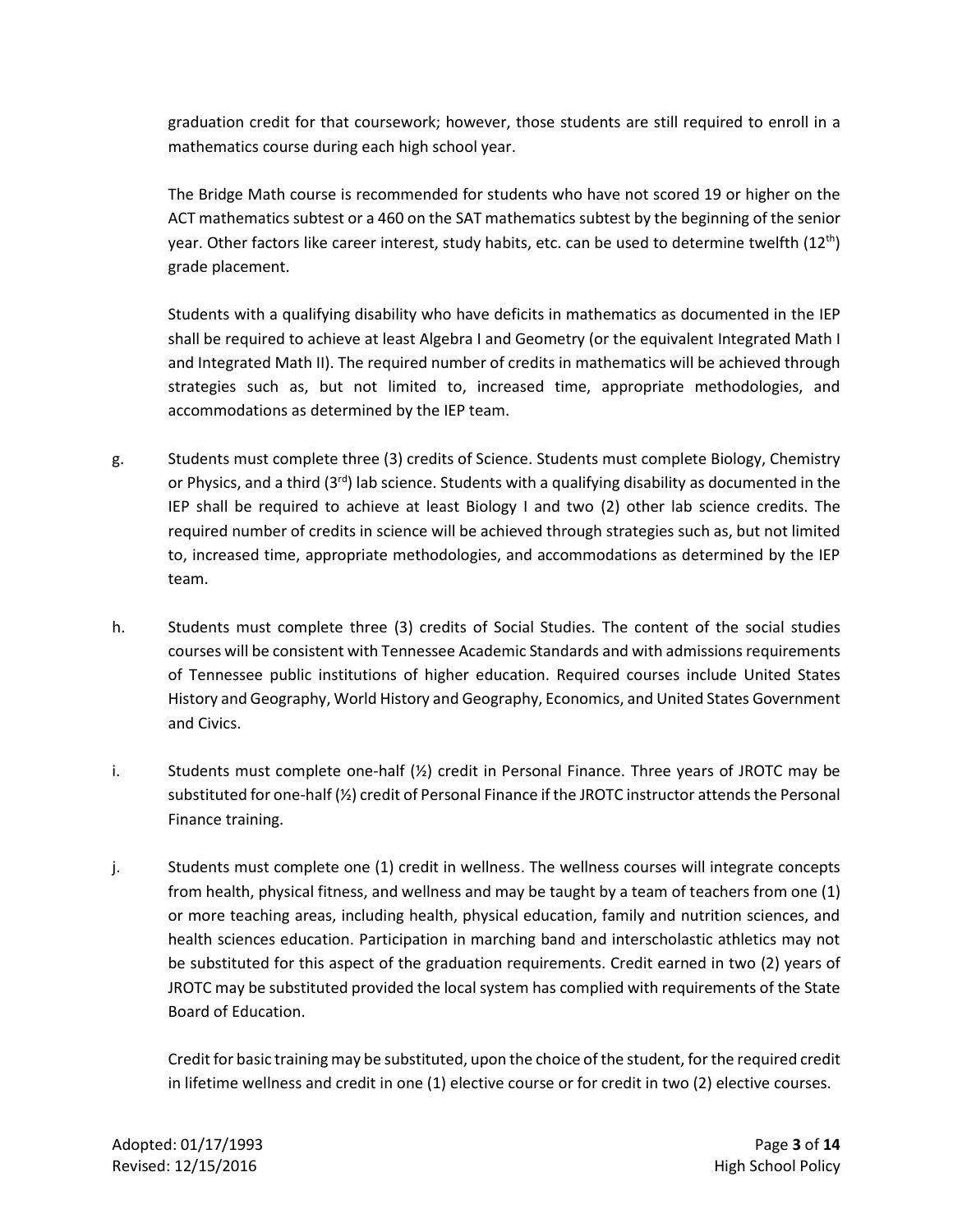- k. Students must complete one-half  $\mathcal{V}_2$  credit in Physical Education. This requirement may be met by substituting a documented and equivalent time of physical activity in marching band, JROTC, cheerleading, interscholastic athletics, school sponsored intramural athletics, and other areas approved by the local board of education.
- l. Students must complete two (2) credits of the same Foreign Language. The credit requirement for foreign language may be waived by the local school district for students, under certain circumstances, to expand and enhance the elective focus.
- m. Students must complete one (1) credit in Fine Arts. The credit requirement for fine arts may be waived by the local school district for students, under certain circumstances, to expand and enhance the elective focus.
- n. Students must complete three (3) credits in an elective focus. All students will pursue a focused program of study designed to prepare them for the workforce and postsecondary study. The intent of the elective focus is to provide students with an opportunity to explore a particular academic area in greater depth.

The elective focus may be CTE, science and math, humanities, fine arts, AP/IB, or other areas approved by the local board of education. Students completing a CTE elective focus must complete three (3) credits in the same CTE career cluster or state-approved program of study.

Schools should make every effort to ensure that all students complete a state or locally approved elective focus, however, schools may waive the elective focus requirement for those students who transfer during the junior or senior year to a Tennessee high school from a school in another state or from a non-public school, if the completion of the elective focus would prevent or delay graduation.

Students who begin an elective focus in a Tennessee high school and transfer during the junior or senior year to another Tennessee high school may, with the permission of the Director of Schools, have the elective focus requirement waived if the receiving school does not offer the same elective focus area and is unable to offer related coursework to complete a state or locally approved focus area, or if the completion of the elective focus would prevent or delay graduation.

o. Computer education is not specifically listed in the graduation requirements. However, T.C.A. § 49-6-1010 requires every candidate for graduation to have received a full year of computer education at some time during the candidate's educational career. Computer science and courses such as digital art and design, architectural and engineering design, programming and logic, web design, and website development will also satisfy this requirement and serve as a complement to a student's elective focus.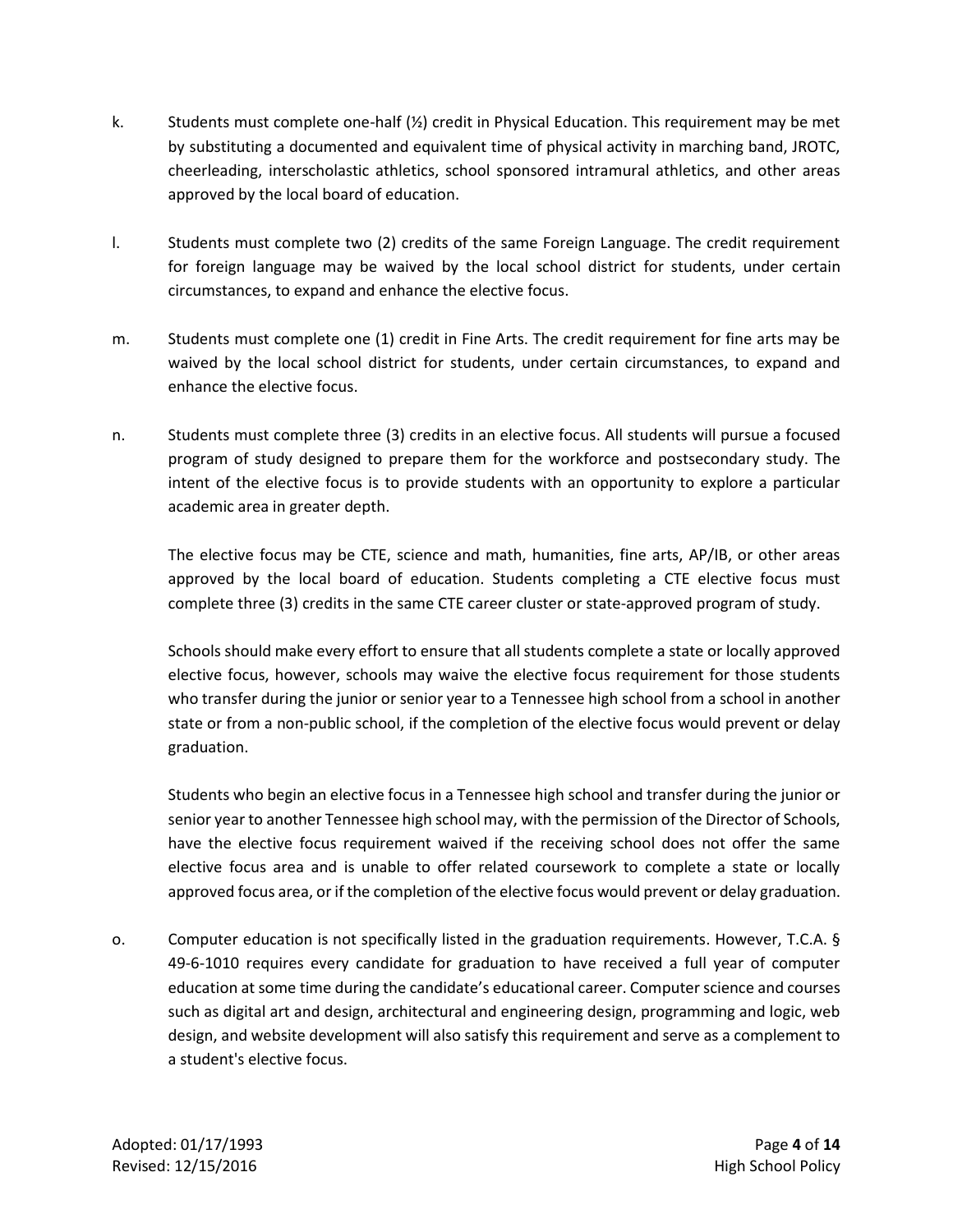- p. Local high schools must accept postsecondary credits as a substitution for an aligned graduation requirement course, including general education and elective focus courses for those students who take and pass dual enrollment courses at a postsecondary institution for credit.
- q. A course schedule that presents students with the option of taking course work for the first time (i.e., first-attempt courses) during the summer should be reserved for students on an advanced or accelerated learning path. Credits received for any first-attempt courses taken during the summer may count towards the course requirements during the subsequent school year. Any applicable End of Course examinations must be taken during the fall semester immediately following the summer course. Credit may not be given in a summer course with an associated End of Course examination (that is a first attempt at the credit) until the student takes the examination. Students taking remediation courses during the summer may receive credit immediately upon passing. Remediation courses are those courses previously attempted with a completed End of Course examination, as applicable.

### **2. MOVE ON WHEN READY**

The *Move on When Ready Act* provides public high school students who wish to graduate more than a semester early the opportunity to graduate high school early and gain entry into a postsecondary institution.

Policy Implications:

- a. A public high school student may complete an early high school graduation program and be eligible for unconditional entry into a public two (2)-year institution of higher education or conditional entry into a public four (4)-year institution of higher education, if the student fulfills each of the following requirements:
	- i. Earns eighteen (18) credits that include;
		- 1. English I, II, III, and IV
		- 2. Algebra I and II
		- 3. Geometry
		- 4. United States History
		- 5. Two (2) courses in the same foreign language
		- 6. One (1) course selected from the following:
			- I. Economics
			- II. Government
			- III. World Civilizations
			- IV. World Geography
		- 7. One (1) course selected from the following:
			- I. History and appreciation of visual and performing arts

Adopted: 01/17/1993 Page **5** of **14** Revised: 12/15/2016 **High School Policy**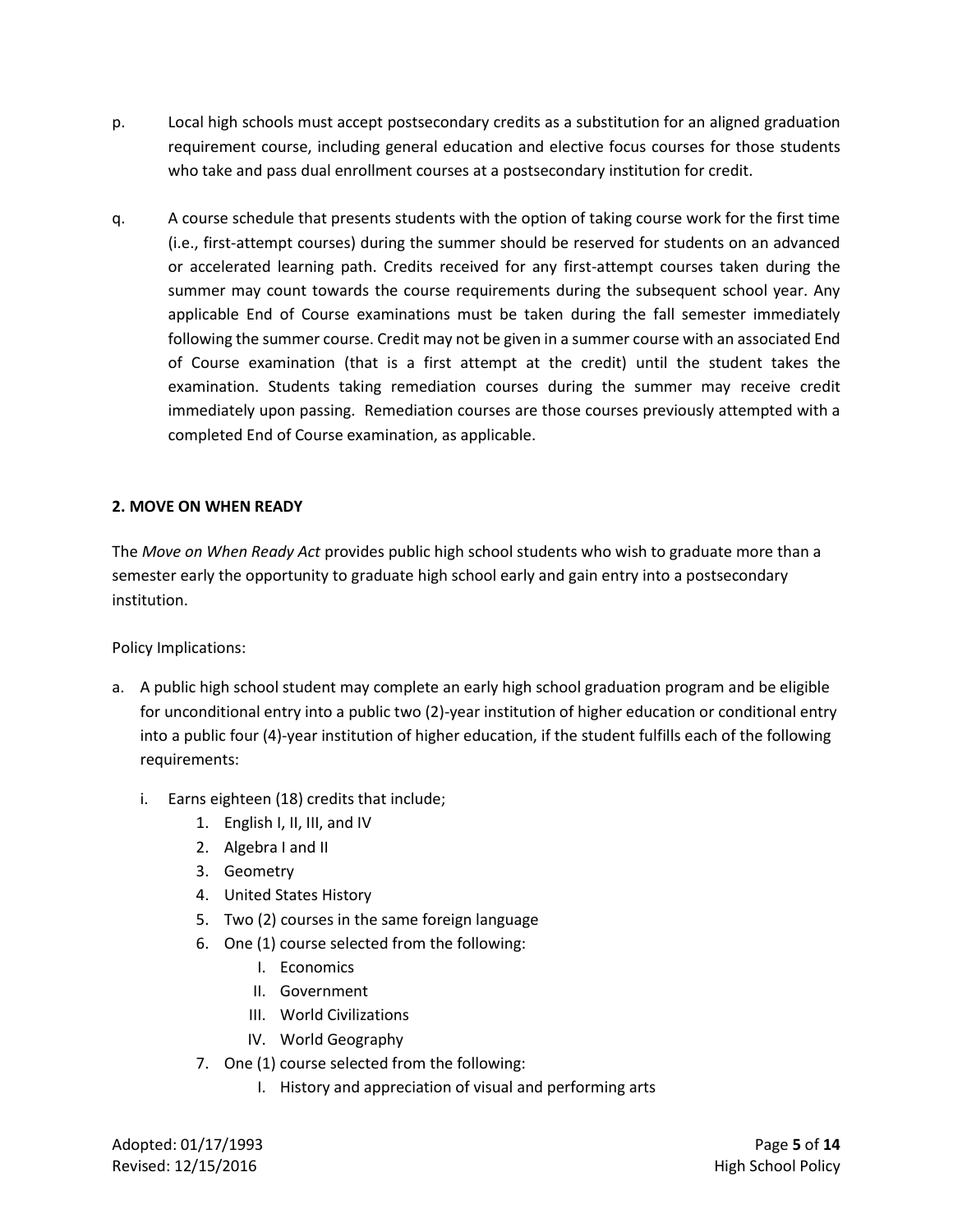- II. A standards based arts course, which may include studio art, band, chorus, dance or other performing arts
- 8. Health and Physical Education (Wellness)
- 9. Biology
- 10. Chemistry
- ii. Has a cumulative GPA of at least 3.2 on a 4 point scale;
- iii. Scores at the advanced/mastery level on each End of Course assessment taken;
- iv. Meets benchmark scores of twenty-one (21) or higher composite score on the ACT or 990 or higher composite score on the SAT ;
- v. Achieves a passing score on a nationally recognized foreign language proficiency assessment; and
- vi. Completes two (2) credits in AP, IB, dual enrollment or dual credit courses.
- b. A student pursuing early graduation through the Move on When Ready program may take two (2) high school English courses in an academic year.
- c. A student pursuing early graduation through the Move on When Ready program must complete an intent form available from the department of education and submit it to her or his high school principal.
- d. A student pursuing early graduation through the Move on When Ready program is exempt from any additional graduation requirements
- e. A student who completes the Move on When Ready program shall be awarded a regular high school diploma.

## **3. GRADUATION WITH HONORS, STATE HONORS, AND STATE DISTINCTION**

A variety of honors and distinctions may be awarded to graduating students meeting state or locally specified criteria.

- a. School systems may design student recognition programs that allow students to graduate with honors if they have met the graduation requirements and have attained an overall grade point average of at least a 3.0 or higher on a 4.0 scale. School systems may set a higher GPA at their discretion. School systems may specify additional requirements, such as requiring students to demonstrate performance of distinction in one (1) or more areas.
- b. Students who score at or above all the subject area readiness benchmarks on the ACT or equivalent score on the SAT will graduate with state honors.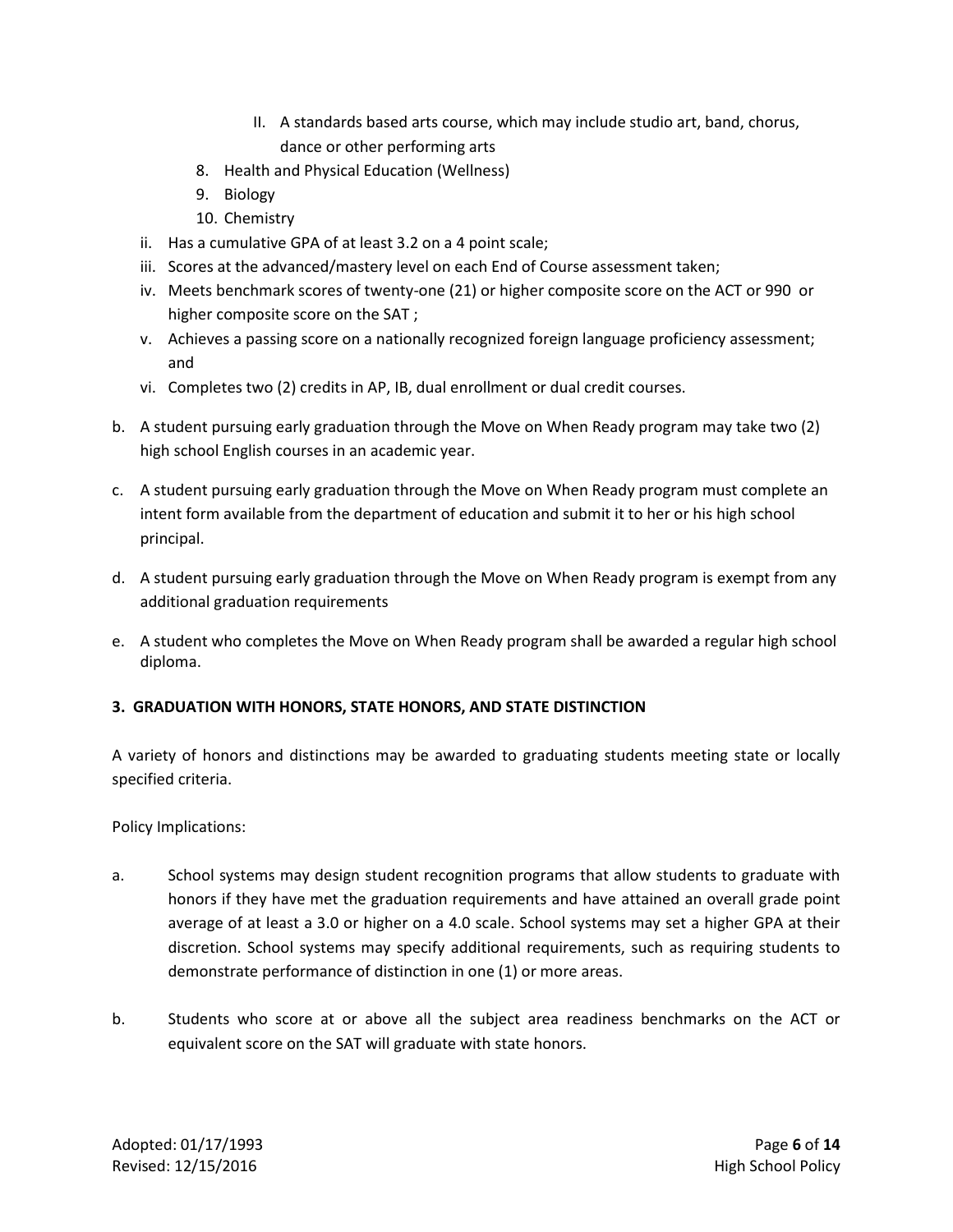Each local school board shall develop a policy prescribing how students graduating with "state honors" will be noted and recognized.

- c. Students will be recognized as graduating with "state distinction" by attaining a B or better average and completing one of the following:
	- i. Earn a national and/or state recognized industry certification;
	- ii. Participate in at least one (1) of the Governor's Schools;
	- iii. Participate in one (1) of the state's ALL State musical organizations;
	- iv. Be selected as a National Merit Finalist or Semi-Finalist;
	- v. Attain a score of thirty one (31) or higher composite score on the ACT or SAT equivalent;
	- vi. Attain a score of three (3) or higher on at least two advanced placement exams;
	- vii. Successfully complete the International Baccalaureate Diploma Programme; or
	- viii. Earn twelve (12) or more semester hours of transcripted postsecondary credit

Each local school board shall develop a policy prescribing how students graduating with "state distinction" will be noted and recognized.

d. Students who voluntarily complete at least ten (10) hours of community service each semester the student is in attendance at a public high school shall be recognized at their graduation ceremony. Each local board shall develop a policy prescribing how these students will be noted and recognized.

### **4. PLAN OF STUDY**

Prior to the ninth (9<sup>th</sup>) grade or age fourteen (14), all students will develop an initial four (4)-year plan of focused and purposeful high school study. The plan will be updated annually and will connect the student's academic and career goals to school. As part of this process, all students shall take a career interest inventory during the seventh ( $7<sup>th</sup>$ ) grade and tenth (10<sup>th</sup>) grade and use the results to inform their plan of study.

- a. When a student is in the seventh (7th) grade, the student shall complete a career interest inventory, the results of which must be used to inform future course planning decisions.
- b. Beginning in seventh (7<sup>th</sup>) grade, but no later than eighth (8th) grade, the student, parent or guardian(s), and school counselor or faculty advisor will jointly prepare an initial plan of focused, purposeful high school study that will cover either: four (4) years, grades nine through twelve (9- 12) or five (5) years, grades eight through twelve (8-12).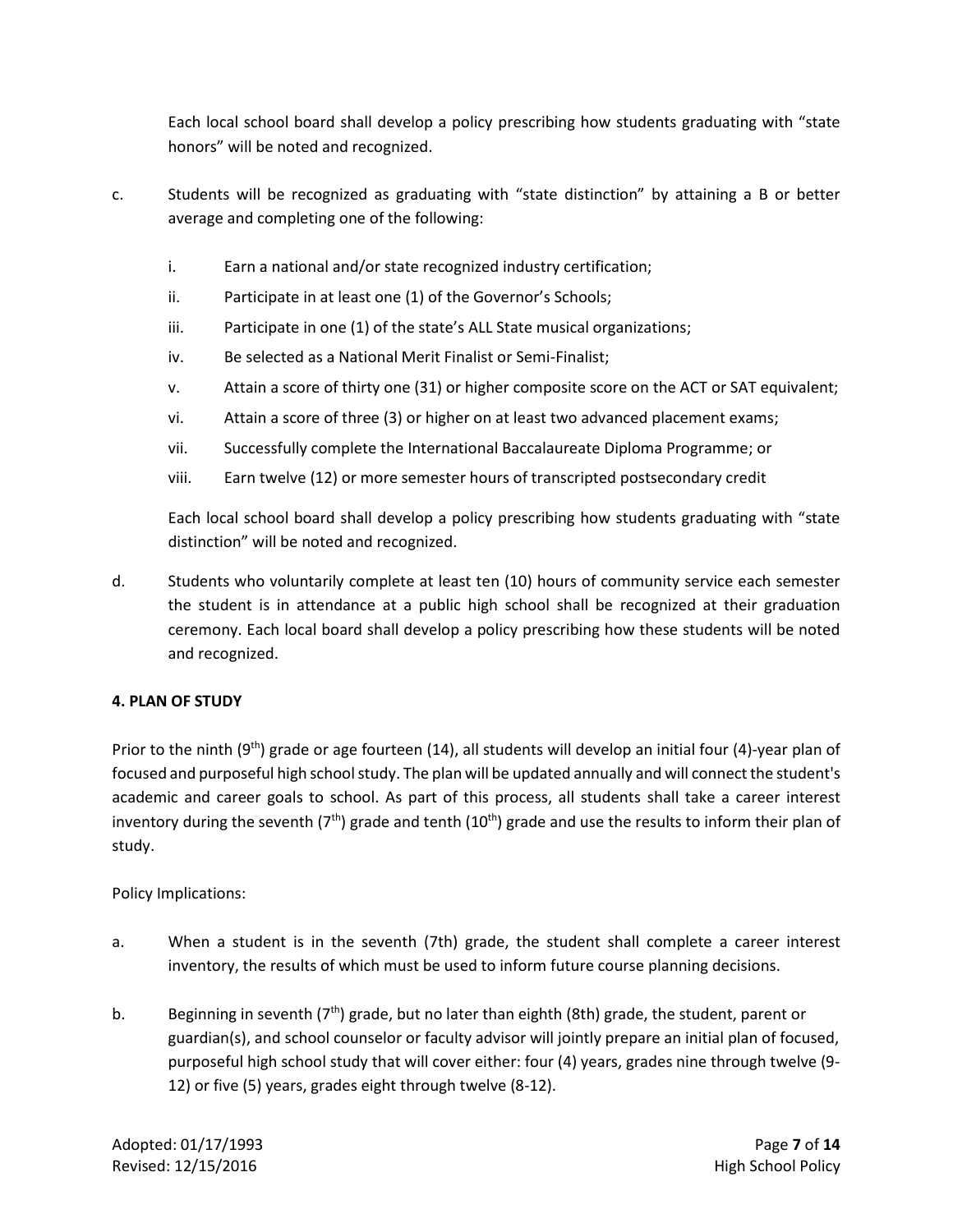- c. By the end of tenth  $(10^{th})$  grade, the student shall complete the second  $(2^{nd})$  career interest inventory. The parent or guardian(s) and school will focus the plan to ensure the completion of the program of study and a smooth transition to postsecondary study and work. The plan should be informed by results from the career interest inventory and contain information about career options and long-term goals supported by the plan through the courses to be taken in the eleventh (11<sup>th</sup>) and twelfth (12<sup>th</sup>) grades as well as courses to be taken at the postsecondary level.
- c. The plan of study shall be reviewed annually by the student and school counselor or faculty advisor, and revised based on the student's academic progress and changes in the student's interests and career goals. Results of various types of assessments will also be used in adjusting the plan of study.
- d. High school and middle grades faculty will collaborate in planning curriculum and the transition between middle grades and high school.
- e. For students with an IEP, the four (4) year or five (5) year plan of study should also connect the student's goals for high school including, the courses and/or training and/or skills necessary to meet his or her potential after high school. The required plan will include identifying possible transition service needs of the student under the applicable components of the student's IEP.

### **5. WORK-BASED LEARNING FRAMEWORK**

Students will have access to a system of structured work-based learning (WBL) experiences that allows them to apply classroom theories to practical problems and to explore career options. The following Work-Based Learning Framework will govern all WBL experiences. The Tennessee Department of Education will provide school systems with a Work-Based Learning Policy Guide and Work-Based Learning Implementation Guide consistent with this framework to address training requirements, program expectations, and legal requirements.

- a. **Structure of the Program.** Structured WBL experiences may be paid or unpaid, may occur in public, private, or non-profit organizations, or on-site at the school; they may occur during or outside of school hours and may result in the attainment of academic credit when WBL course standards are met. In all instances, all federal and state labor laws shall be observed.
- b. **Coordination of the Program.** A Work-Based Learning Coordinator, in conjunction with a team of supervising teachers as outlined by the Work-Based Learning Policy Guide and the Work-Based Learning Implementation Guide, will be responsible for (1) the recruitment of appropriate work sites, (2) coordination of ongoing communications with workplace mentors, (3) facilitation of instruction that meets the WBL Framework requirements and WBL course standards where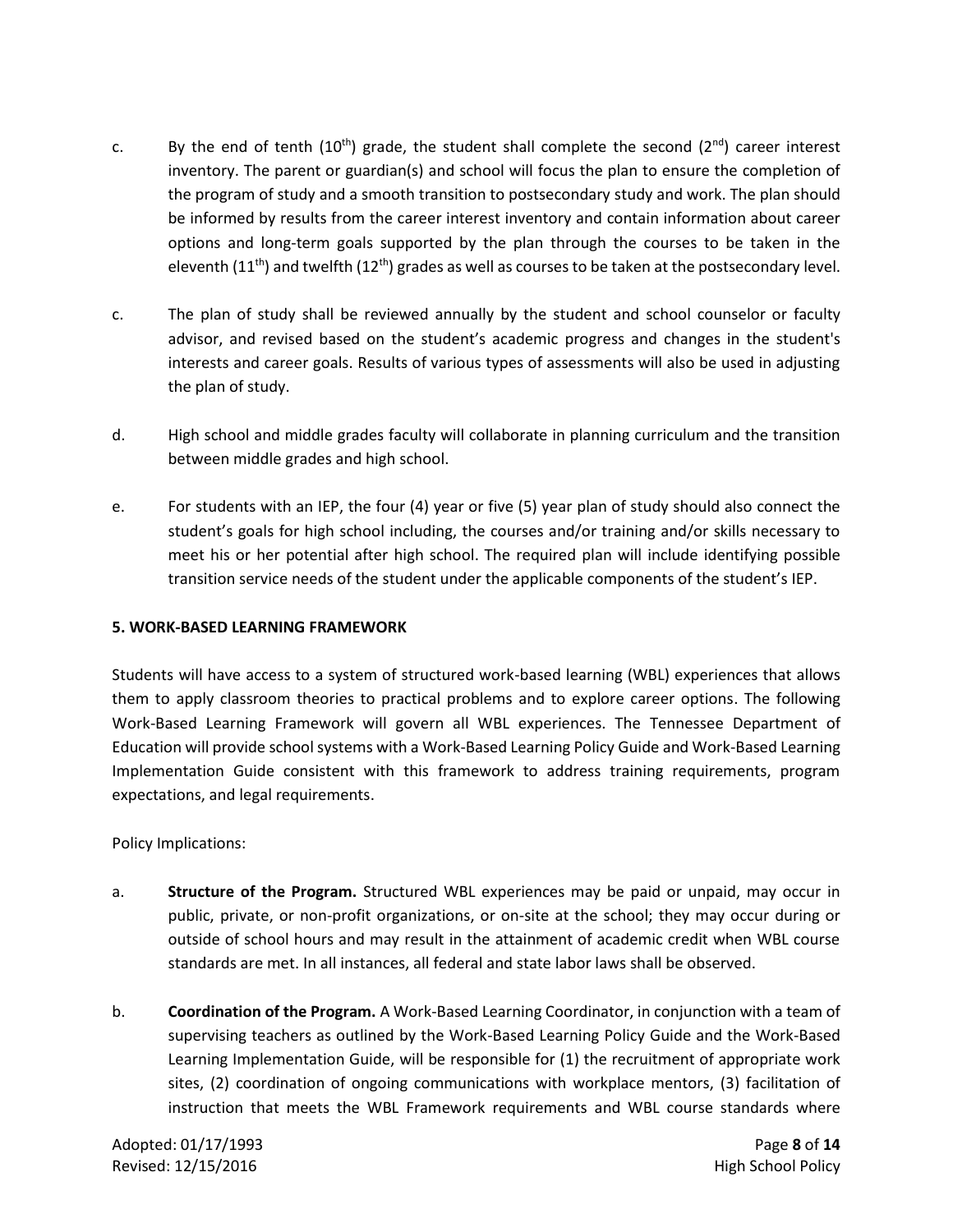applicable, and (4) all required documentation related to student work, safety training, and job placements as outlined by the Work-Based Learning Policy Guide and the Work-Based Implementation Guide.

- c. **Supervision of Students.** A designated workplace mentor will supervise each student. Regular monitoring will be provided by a dedicated supervising teacher or the WBL Coordinator to ensure WBL Framework requirements are met as outlined in the Work-Based Learning Policy Guide and the Work-Based Learning Implementation Guide.
- d. **Development of Personalized Learning Plans.** A personalized learning plan will be created for each student and will address applicable employability skills, including, but not limited to, (1) the application of academic and technical knowledge and skills, (2) career knowledge and navigation skills, (3)  $21^{st}$  Century learning and innovation skills, and (4) personal and social skills. The personalized learning plan will also include safety trainings appropriate to the WBL experience as covered by the supervising teacher, the workplace mentor, or both, and as outlined in the Work-Based Learning Policy Guide and the Work-Based Learning Implementation Guide.
- e. **Student Assessment Using Multiple Measures.** Students must exhibit work readiness, knowledge, attitudes, and skills as determined by the supervising teacher and workplace mentor and consistent with the Work-Based Learning Policy Guide and the Work-Based Learning Implementation Guide before beginning a WBL experience. During the experience, students will practice the employability skills identified in their personalized learning plan. Students will demonstrate their knowledge and skill attainment through the development of artifacts and/or portfolios that may include, but are not limited to: work products, evaluations, original research, reflections, and presentations as outlined in the Work-Based Learning Policy Guide and Work-Based Learning Implementation Guide.
- f. **Evaluation of Program Quality**. Local boards of education will adopt a process for evaluation and assessment to ensure WBL experiences are of high quality for the student. Recommended evaluation tools are provided in the Work-Based Learning Implementation Guide.

### **6. ASSESSMENT**

The assessment program is consistent with legislative intent as specified in the accountability provisions of the state *Education Improvement Act* (1992) and the federal *Every Student Succeeds Act* (2015). The assessment program focuses on enabling all students to succeed in challenging coursework by beginning with use of results of the seventh  $(7<sup>th</sup>)$  and eighth  $(8<sup>th</sup>)$  grade Tennessee Comprehensive Assessment Program (TCAP) for diagnostic purposes to determine the appropriate educational experience for entering ninth  $(9<sup>th</sup>)$  grade students. School systems will determine the appropriate array of programs; schools will incorporate strategies into their school improvement process. The focus must be on providing high quality instruction, sometimes over extended periods of time, so that all students can be successful. Schools will also use examinations administered in high school for diagnostic purposes.

Adopted: 01/17/1993 Page **9** of **14** Revised: 12/15/2016 **High School Policy High School Policy**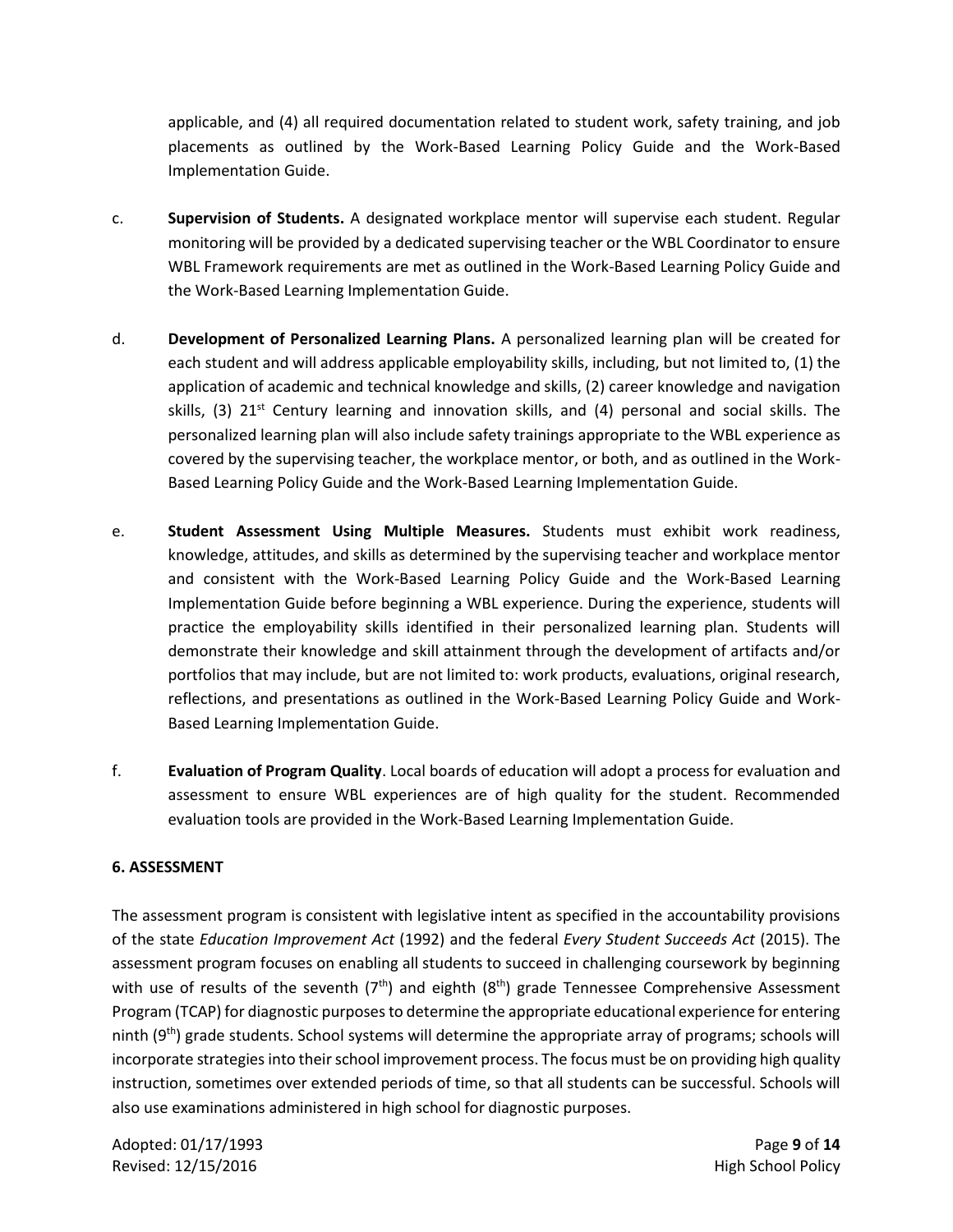- a. **Rationale for Assessment**. The purposes to be served and the rationale for testing include the following:
	- i. **Improvement of Student Learning in Major Content Areas**. The examinations will align with the state standards and will include both content knowledge and critical thinking skills.
	- ii. **Preparation for Further Learning**. Examinations occurring early in the student's high school program of study will help prepare them for success in subjects taken later.
	- iii. **Diagnostic Information**. The examinations will help students to improve their performance and help prepare them for the ACT, SAT, and successful entry into postsecondary educational programs.
	- iv. **School and Program Improvement**. The examinations will provide data that can be used to improve the effectiveness of the instructional delivery system at the school and the school system.
	- v. **Accountability**. The examinations will provide for teacher, school, and school system accountability. To provide for school and school system accountability, the proposed program provides for examinations in four areas: English language arts, mathematics, science, and social studies. These academic areas are important for the successful transition to work and postsecondary study. Students will take the examinations in the year they complete the relevant content standards and course work or at the earliest available test administration.
- b. **End of Course Examinations**. End of Course (EOC) examinations will be administered in the following subjects: English I, English II, English III, Algebra I, Geometry, Algebra II, Integrated Math I, Integrated Math II, Integrated Math III, U.S. History, Biology I, and Chemistry.
	- i. The state will report scores for schools and school systems for academic achievement and academic gain.
	- ii. Students will take the examinations in the semester they complete the relevant course work or at the earliest available test administration. Only students who are enrolled in a course with an associated End of Course examination shall take the End of Course examination. Students enrolled in a substituting course without an End of Course examination explicitly tied to the State Board of Education approved content standards of that course shall not take an End of Course examination. This exemption applies to all substituting courses, including, but not limited to Advanced Placement, Cambridge AICE, International Baccalaureate, local and statewide dual enrollment, and local and statewide dual credit courses.
	- iii. Students enrolled in courses with End of Course examinations may not withdraw from such courses for the remainder of the course after being enrolled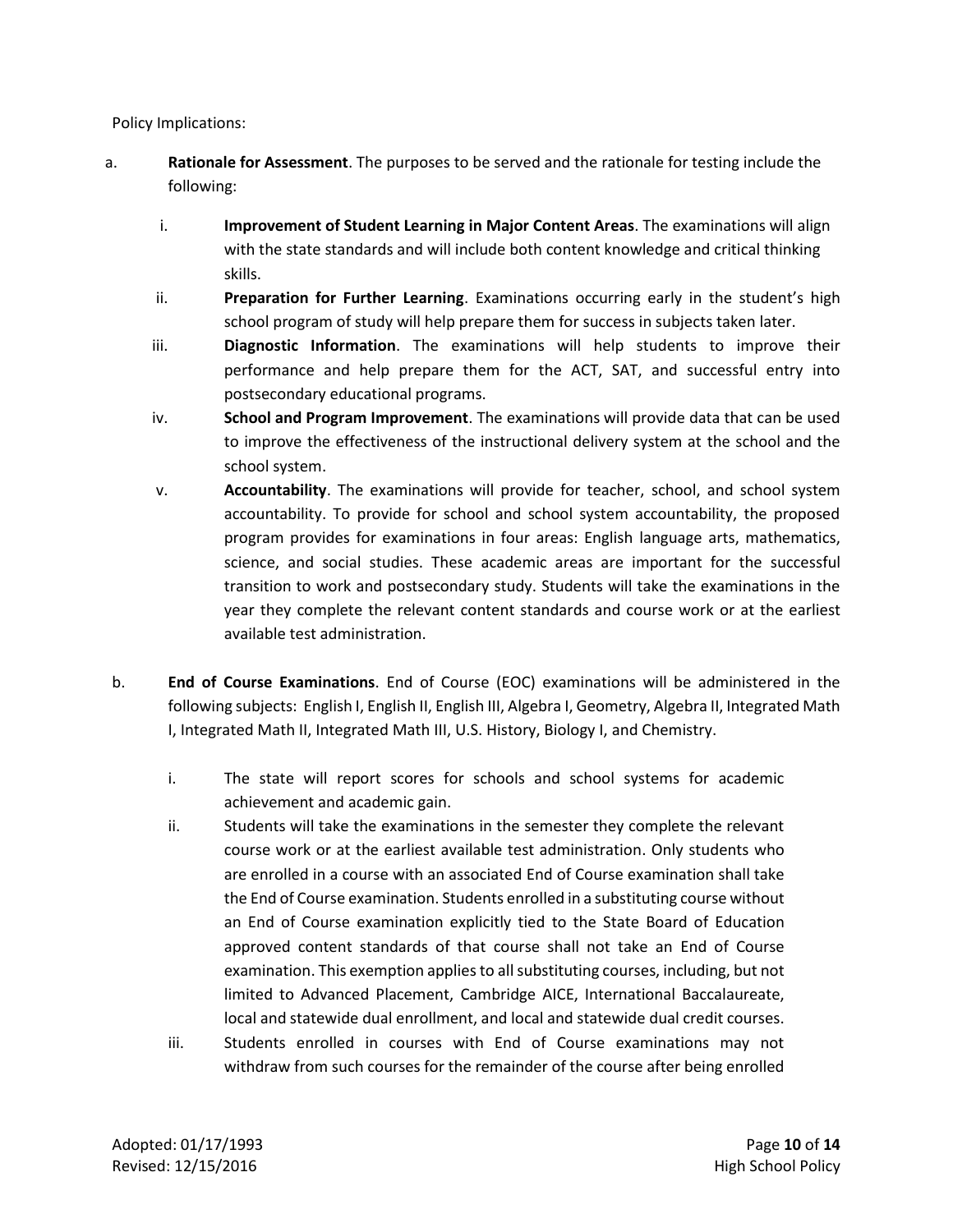in the course for at least twenty-five percent (25%) of the instructional days in the course.

- iv. Students will not be required to pass any one (1) examination, but instead students must achieve a passing score for the course in accordance with the State Board of Education's Uniform Grading Policy.
- v. Results of individual student performance from all administered End of Course examinations will be provided in a timely fashion to facilitate the inclusion of these results as part of the student's grade. Each LEA must establish a local board policy that details the methodology used and the required weighting for incorporating student scores on EOC examinations into final course grades. If an LEA does not receive its students' End of Course examination scores at least five (5) instructional days before the scheduled end of the course, then the LEA may choose not to include its students' End of Course examination scores in the students' final course grade. The weight of the EOC examination on the student's final average shall be ten percent (10%) in the 2016-2017 school year, fifteen percent (15%) in the 2017-2018 school year; and shall be determined by the local board from a range of no less than fifteen (15%) and no more than twenty-five (25%) in the 2018-2019 school year and thereafter.
- c. **Eleventh (11th) Grade Assessment.** As a strategy for assessing student readiness for postsecondary education, students enrolled in a Tennessee public school during their eleventh  $(11<sup>th</sup>)$  grade year shall take either the ACT or SAT. To receive a regular high school diploma, all students enrolled in a Tennessee public school during their eleventh  $(11^{th})$ grade year must take either the ACT or SAT.
- d. **United States Civics Test.** Beginning January 1, 2017, all high school students shall be given a United States civics test.
	- i. The LEA shall prepare the civics test. The test shall be comprised of at least twenty-five (25) questions and no more than fifty (50) questions. Questions shall be selected from the one hundred (100) questions that are set forth within the civics test administered by the United States citizenship and immigration services to persons seeking to become naturalized citizens. The LEA may prepare multiple versions of the test for use in different schools and at different times.
	- ii. A student shall pass the test if the student correctly answers at least seventy percent (70%) of the questions. The LEA may provide students with the opportunity to take the test as many times as necessary.
	- iii. A student who has an individualized education program (IEP) under which the civics test is determined to be an inappropriate requirement for the student shall not be required to take the civics test.
	- iv. A school, all of whose seniors receiving a regular diploma, make a passing grade on the United States civics test shall be recognized on the Tennessee Department of Education's web site as a United States civics all-star school for that school year. A passing grade is not a condition of receiving a regular diploma.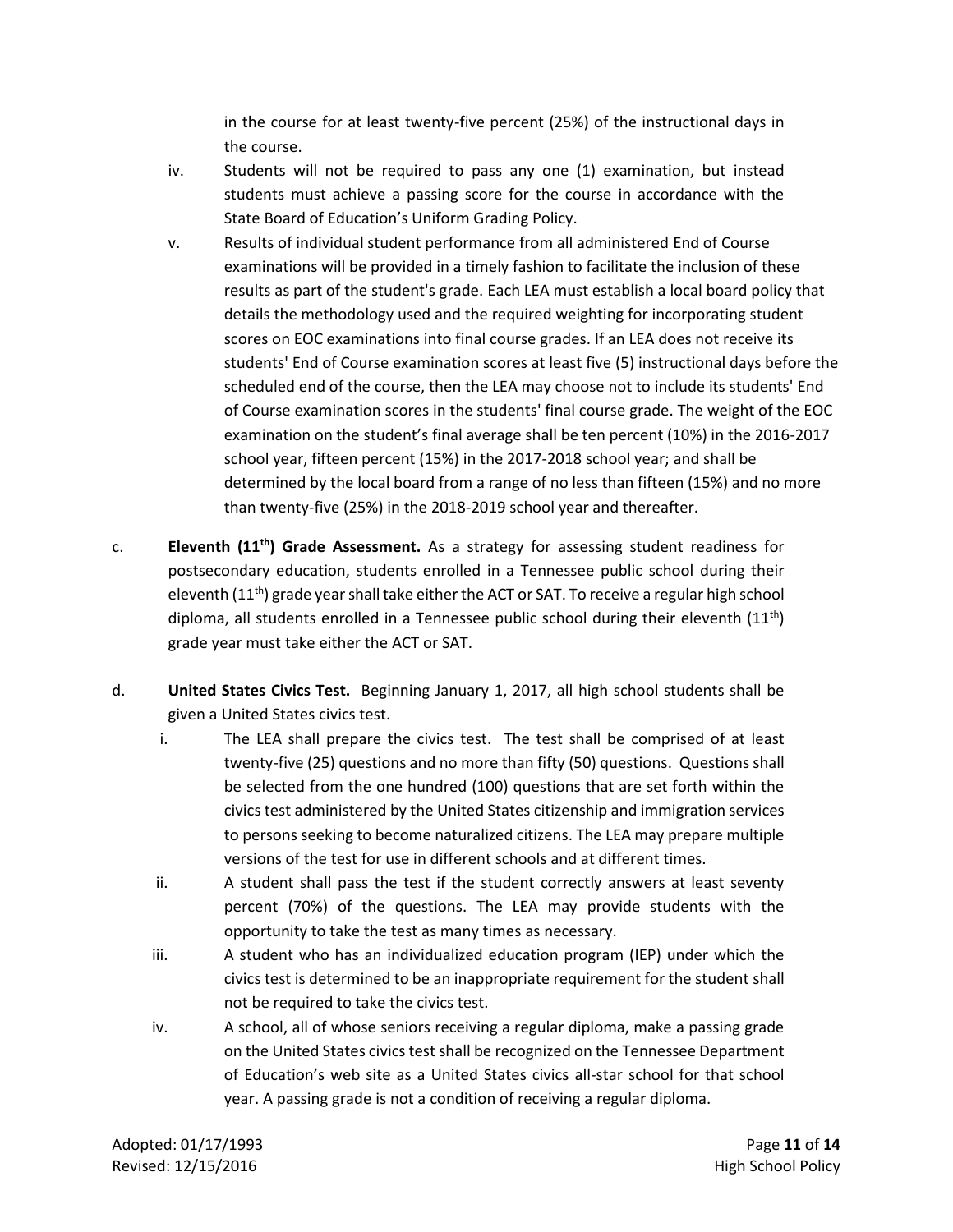- e. **Project-based Civics Assessment.** All LEAs shall implement a project-based assessment in civics at least once in grades nine through twelve (9-12).
	- i. The project-based assessment must be developed by the LEA and must measure the civics learning objectives contained in the social studies standards and allow students to demonstrate understanding and relevance of public policy, the structure of federal, state and local governments and both the Tennessee and the United State constitutions.
	- ii. "Project-based" means an approach that engages students in learning essential knowledge and skills through a student-influenced inquiry process structured around complex authentic questions and carefully designed products and tasks.
	- iii. LEAs must submit verification of implementation of the project-based assessment to the department of education.
- f. **Adult Students.** Adult students from high school graduating classes 1988-2012, who have not received a diploma, but have met all graduation requirements with the exception of the requirement for a diploma assessment, have two options to complete the requirements for a diploma:
	- i. Adult students may choose to take the Gateway assessment. If these students achieve a passing score on the relevant Gateway assessment, they may receive a diploma.
	- ii. If an adult student does not wish to take the diploma assessment, or if they require additional courses to complete the course work for graduation, they may enroll in an adult high school. Upon enrollment, they will be required to take and pass all courses required under the current diploma guidelines. Students who have enrolled in an adult high school and are meeting current diploma requirements are not required to take an End of Course examination or the Gateway assessment.

## **7. CREDIT RECOVERY**

Credit recovery is a course‐specific, standards based extended learning opportunity for students who have previously been unsuccessful in mastering the standards required to receive course credit or earn promotion. Credit recovery programs, in general, have a primary focus of helping students stay in school and graduate on time.

Local boards of education shall develop credit recovery program rules, regulations, and processes (referred to as "credit recovery policies" throughout). These policies shall be formally adopted by the local board of education, posted to the district's website, and provided in writing to any participating students, parents, or legal guardians. At a minimum, credit recovery policies must address the following standards for admission and removal, instruction, content and curriculum, and grades.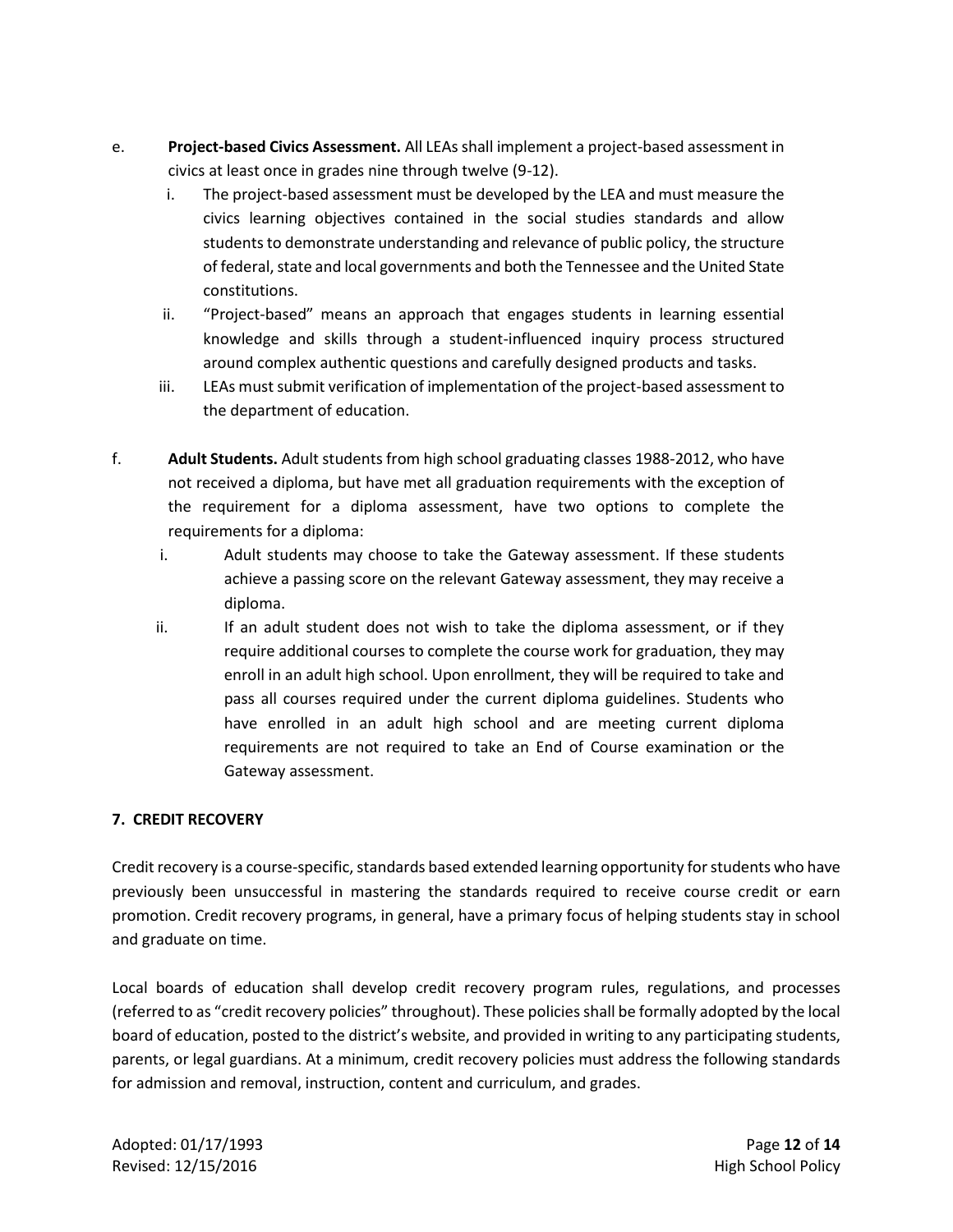Policy Implications:

### **a. Admission and Removal.**

- i. No LEA shall admit or otherwise enroll students in credit recovery courses unless all of the following are true:
	- 1. The student's parent or legal guardian gives written consent for the student to enroll in the proposed credit recovery course. Parents/guardians should be informed that not all postsecondary institutions will accept credit recovery courses for credit and that the NCAA Clearinghouse will not accept credit recovery courses for credit.
	- 2. The student has previously taken an initial, non-credit recovery section of the proposed course. Credit recovery is designed to be a remediation option for students, and a credit recovery course shall not be the first time a student is exposed to the course content.
	- 3. The student mastered at least fifty percent (50%) of the course standards as evidenced by the course grade in a non-credit recovery section of the course or a diagnostic assessment. Students who mastered below fifty percent (50%) of the course standards as evidenced by the course grade in a non-credit recovery section of the course or a diagnostic assessment, must re-take the course.
- ii. If a student is seeking to recover credit for the first semester of a two (2)-semester course, the student may not receive the full credit for the course until they have enrolled in and passed the second semester of the course and taken any applicable End of Course examinations.
- iii. Local board of education credit recovery policies may set additional requirements for admission to and removal from credit recovery programs including but not limited to attendance, discipline, availability of coursework, availability of space, appropriate progress, and grades.
- iv. Local boards of education shall track and designate students enrolled in credit recovery courses as directed by the Tennessee Department of Education.

### b**. Instruction**

- i. Students enrolled in any credit recovery courses must be assigned to a teacher of record.
- ii. Credit recovery teachers of record must be endorsed and certified in any content area(s) for which they oversee credit recovery courses.
- iii. Credit recovery teachers of record must be responsible for reviewing initial student diagnostic results; assisting in determining appropriate goals, coursework, and assignments for students; working closely with credit recovery facilitators on class content and instruction; and reviewing final student work.
- iv. Credit recovery facilitators may be responsible for day-to-day oversight and facilitation of credit recovery programs, under the guidance of the credit recovery teacher of record.